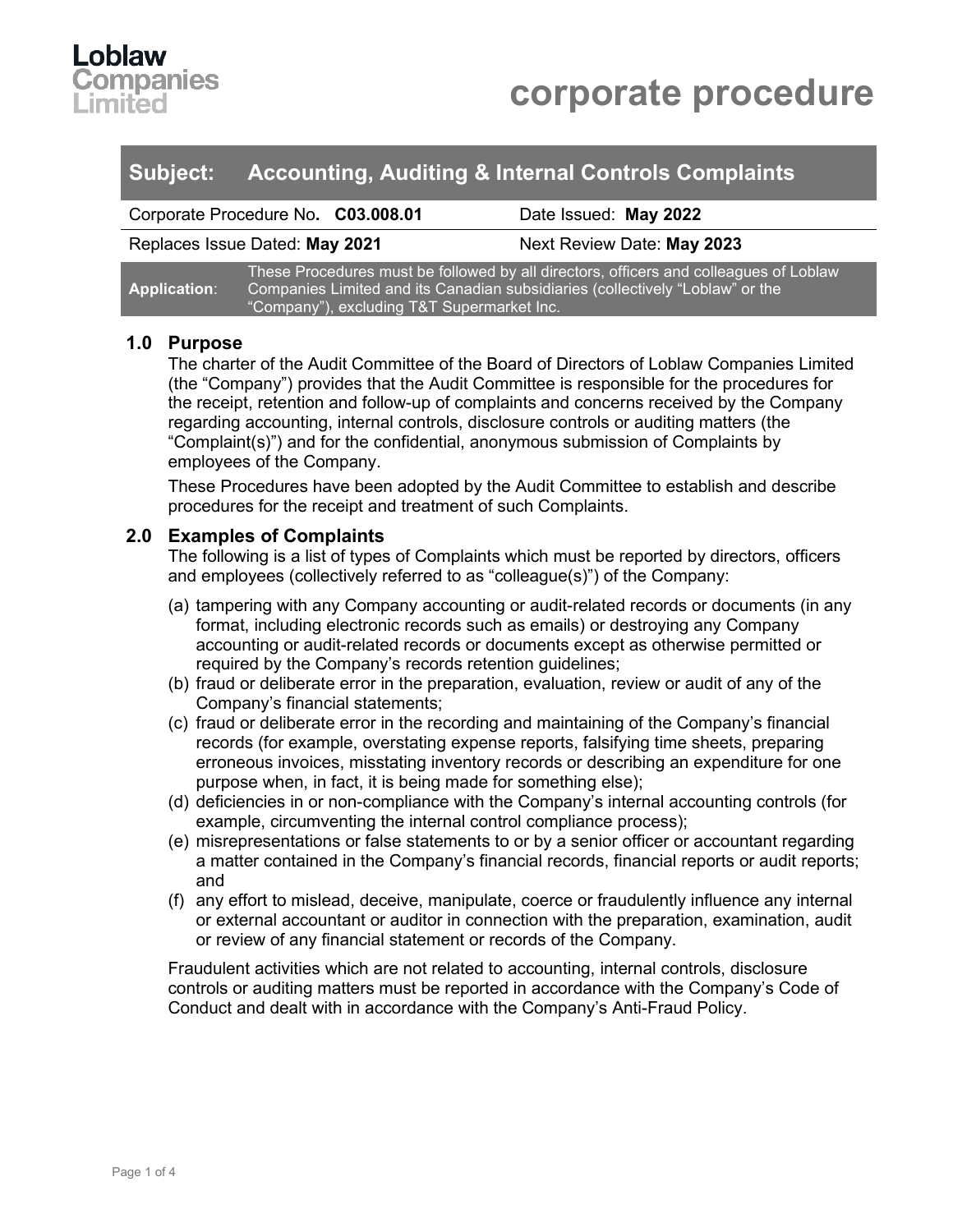## **3.0 Reporting of Complaints**

Everyone subject to these procedures must report a Complaint promptly and in any event within 24 hours of becoming aware of the subject matter of the Complaint.

Except as permitted under applicable securities laws, rules or regulations, Complaints can be brought in any of the following ways:

- (a) anonymously by using the Integrity Action Line (1-800-525-7868 or [www.integrityactionline.com\)](http://www.integrityactionline.com/);
- (b) by speaking to the most senior manager in your group or your Human Resources manager, or by email to the [Compliance & Ethics mailbox;](mailto:complianceandethics@loblaw.ca)
- (c) by contacting either by phone, in writing or by email, one of the individuals set out on Appendix "A"; or
- (d) if the Complaint is about one of the foregoing individuals, the chair of the Audit Committee may be contacted by using the contact information set out on Appendix "B".

## **4.0 Anonymity and Confidentiality**

Complaints may be made on an anonymous basis. Unless otherwise required by law, the Company will maintain the strict confidentiality of the subject of the Complaint and the identity of the person making the Complaint (if disclosed). Such information will only be made available to those individuals who need to know of the Complaint, including any regulators and/or law enforcement individuals, as required, in order that the Complaint be properly investigated and addressed.

## **5.0 Prohibition on Retaliation**

In no circumstances will there be any reprisals by the Company or any of its colleagues against any person who has in good faith made a Complaint. "Reprisals" means termination, demotion, discipline or any other action with an adverse effect on such person. Nor shall any colleague of the Company take any such actions or thereafter take any such actions with the aim of preventing any person from making a Complaint. Engaging in any of the above conduct will result in discipline, up to and including termination of employment.

## **6.0 Investigation of Complaints**

Upon the receipt of a Complaint, the following individuals will be notified unless one of them is the subject of a Complaint in which case that individual shall not be notified:

Executive Vice President, Chief Legal Officer and Secretary Senior Vice President, Chief Compliance and Ethics Officer Group Chief Risk Officer Chief Financial Officer Chair of the Audit Committee

The Senior Vice President, Chief Compliance and Ethics Officer and the Executive Vice President, Chief Legal Officer and Secretary, in consultation with the Group Chief Risk Officer, unless one of them is the subject of a Complaint, in which case only the other, shall:

- (a) Determine whether an investigation into the Complaint is advisable;
- (b) Immediately commence an investigation into the Complaint, if applicable;
- (c) Involve and inquire of others in the course of the investigation but only to the extent necessary so as to preserve confidentiality;
- (d) Involve law enforcement officials to the extent required or deemed appropriate;
- (e) Within thirty (30) days of the receipt of the Complaint, use best efforts to reach a conclusion as to whether the Complaint was unfounded or substantiated;
- (f) Within sixty (60) days of the receipt of the Complaint, prepare a report which outlines: (i) whether or not the claim was substantiated;
	- (ii) a summary of major findings of the investigation; and, if the Complaint was substantiated;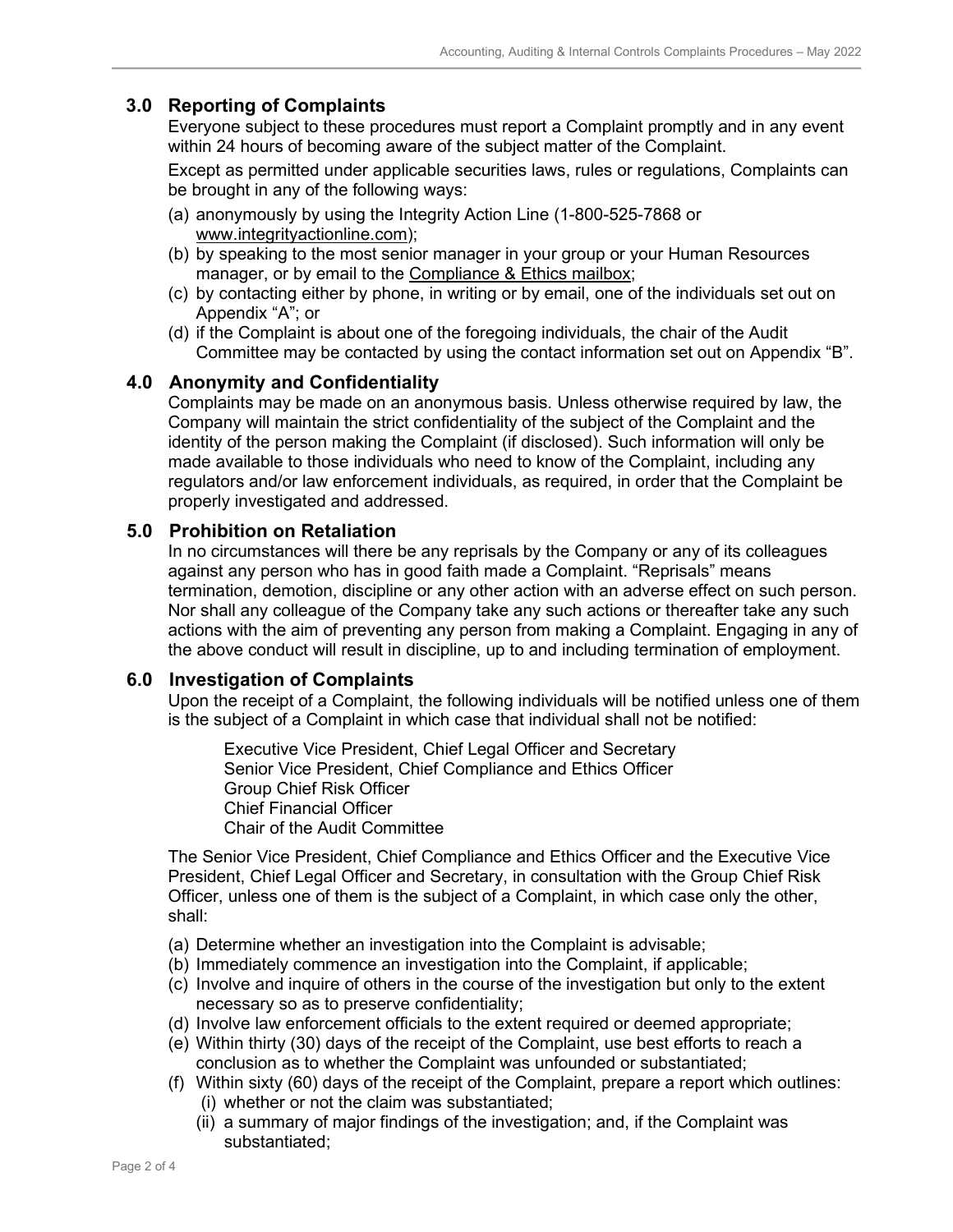(iii) recommendations for appropriate disciplinary action, if any; and

- (iv) recommendations for actions which may be taken to prevent future similar incidents.
- (g) Immediately upon completion of the report referred to in (f), submit the report to the Chair of the Audit Committee.

## **7.0 Retention of Complaints**

All Complaints shall be fully documented by the individuals who receive them. Information collected in the course of an investigation into a Complaint and the report on such investigation required by these Procedures shall be retained by the Company for seven (7) years and shall be marked "Privileged and Confidential". All documents and files in connection with a Complaint shall be consolidated and kept in one secure location.

#### **8.0 Interpretation**

Any questions concerning these Procedures should be directed to the Executive Vice President, Chief Legal Officer and Secretary. Responsibility for the interpretation of these Procedures rests jointly with the Executive Vice President, Chief Legal Officer and Secretary and the Chief Financial Officer.

#### **9.0 Review**

These Procedures shall be reviewed annually by the Audit Committee.